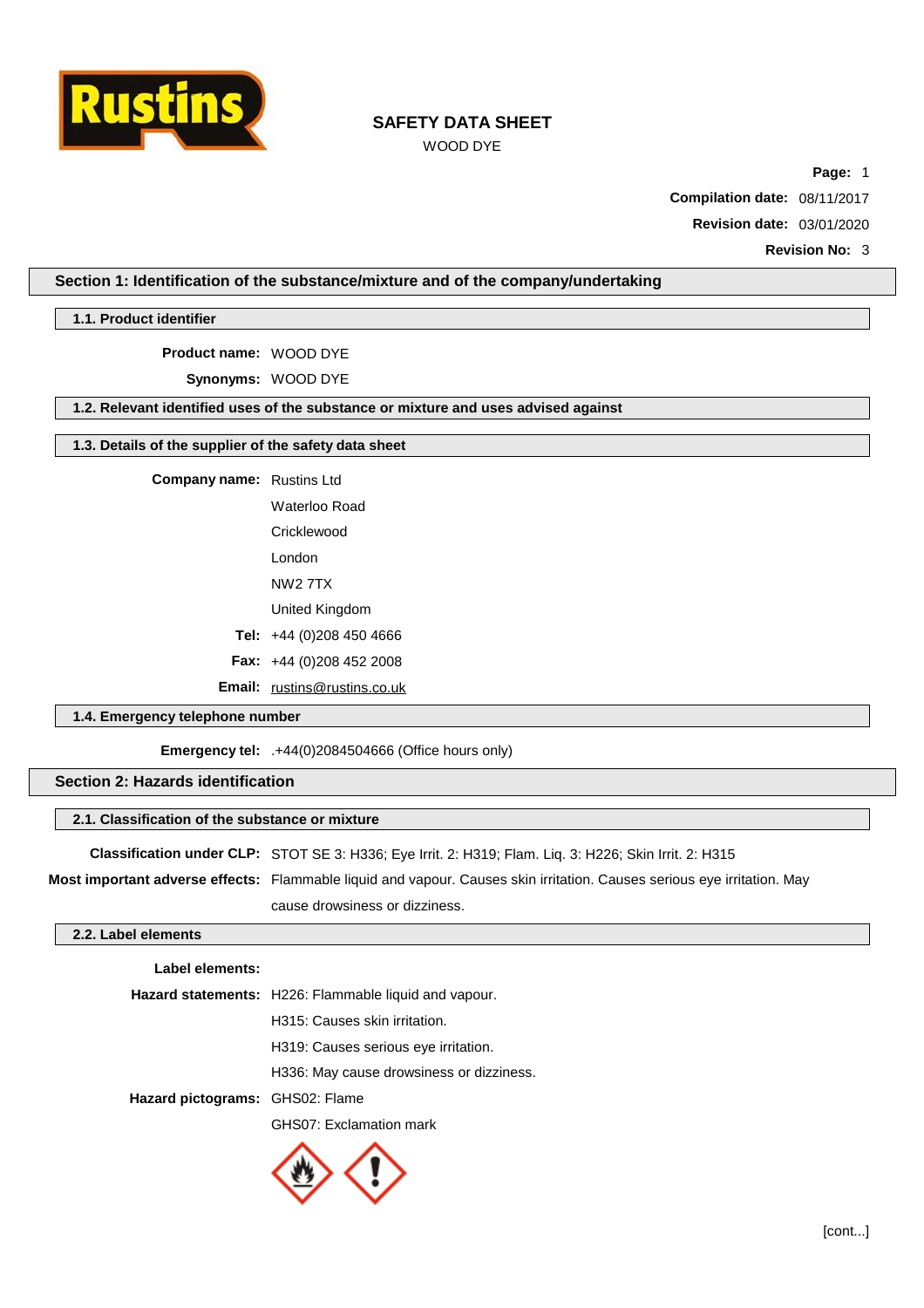## WOOD DYE

**Signal words:** Warning **Precautionary statements:** P280: Wear eye protection. P303+P361+P353: IF ON SKIN (or hair): Take off immediately all contaminated clothing. Rinse skin with water . P304+P340: IF INHALED: Remove person to fresh air and keep comfortable for breathing. P305+P351+P338: IF IN EYES: Rinse cautiously with water for several minutes. Remove contact lenses, if present and easy to do. Continue rinsing. P312: Call POISON CENTER/doctor if you feel unwell. P370+P378: In case of fire: Use media other than water to extinguish. **2.3. Other hazards**

**PBT:** This product is not identified as a PBT/vPvB substance.

## **Section 3: Composition/information on ingredients**

## **3.2. Mixtures**

#### **Hazardous ingredients:**

#### 3-BUTOXYPROPAN-2-OL

| <b>EINECS</b> | CAS       | PBT/WEL                  | <b>CLP Classification</b>               | Percent |
|---------------|-----------|--------------------------|-----------------------------------------|---------|
| 225-878-4     | 5131-66-8 | $\overline{\phantom{0}}$ | Eye Irrit. 2: H319; Skin Irrit. 2: H315 | 20.950% |

#### 1,2,4-TRIMETHYLBENZENE

| 202-436-9 | 95-63-6 | Flam. Liq. 3: H226; Acute Tox. 4: H332; | 0.751% |
|-----------|---------|-----------------------------------------|--------|
|           |         | Eye Irrit. 2: H319; STOT SE 3: H335;    |        |
|           |         | Skin Irrit. 2: H315; Aquatic Chronic 2: |        |
|           |         | H411                                    |        |

#### LOW BOILING POINT NAPHTHA - UNSPECIFIED - SOLVENT NAPHTHA (PETROLEUM), LIGHT AROM.

| 265-199-0 | 64742-95-6 | $\overline{\phantom{0}}$ | Asp. Tox. 1: H304; Flam. Liq. 3: H226; | 0.501% |
|-----------|------------|--------------------------|----------------------------------------|--------|
|           |            |                          | STOT SE 3: H335; Aquatic Chronic 2:    |        |
|           |            |                          | H411                                   |        |

## **MESITYLENE**

| 203-604-4 | 108-67-8 | Flam. Liq. 3: H226; STOT SE 3: H335; | 0.125% |
|-----------|----------|--------------------------------------|--------|
|           |          | Aquatic Chronic 2: H411              |        |

## **Section 4: First aid measures**

## **4.1. Description of first aid measures**

**Skin contact:** Remove all contaminated clothes and footwear immediately unless stuck to skin. Wash immediately with plenty of soap and water. Consult a doctor.

**Eye contact:** Bathe the eye with running water for 15 minutes. Consult a doctor.

**Ingestion:** Do not induce vomiting. Wash out mouth with water. Consult a doctor.

**Inhalation:** Move to fresh air in case of accidental inhalation of vapours. If unconscious, check for breathing and apply artificial respiration if necessary. Consult a doctor.

**Page:** 2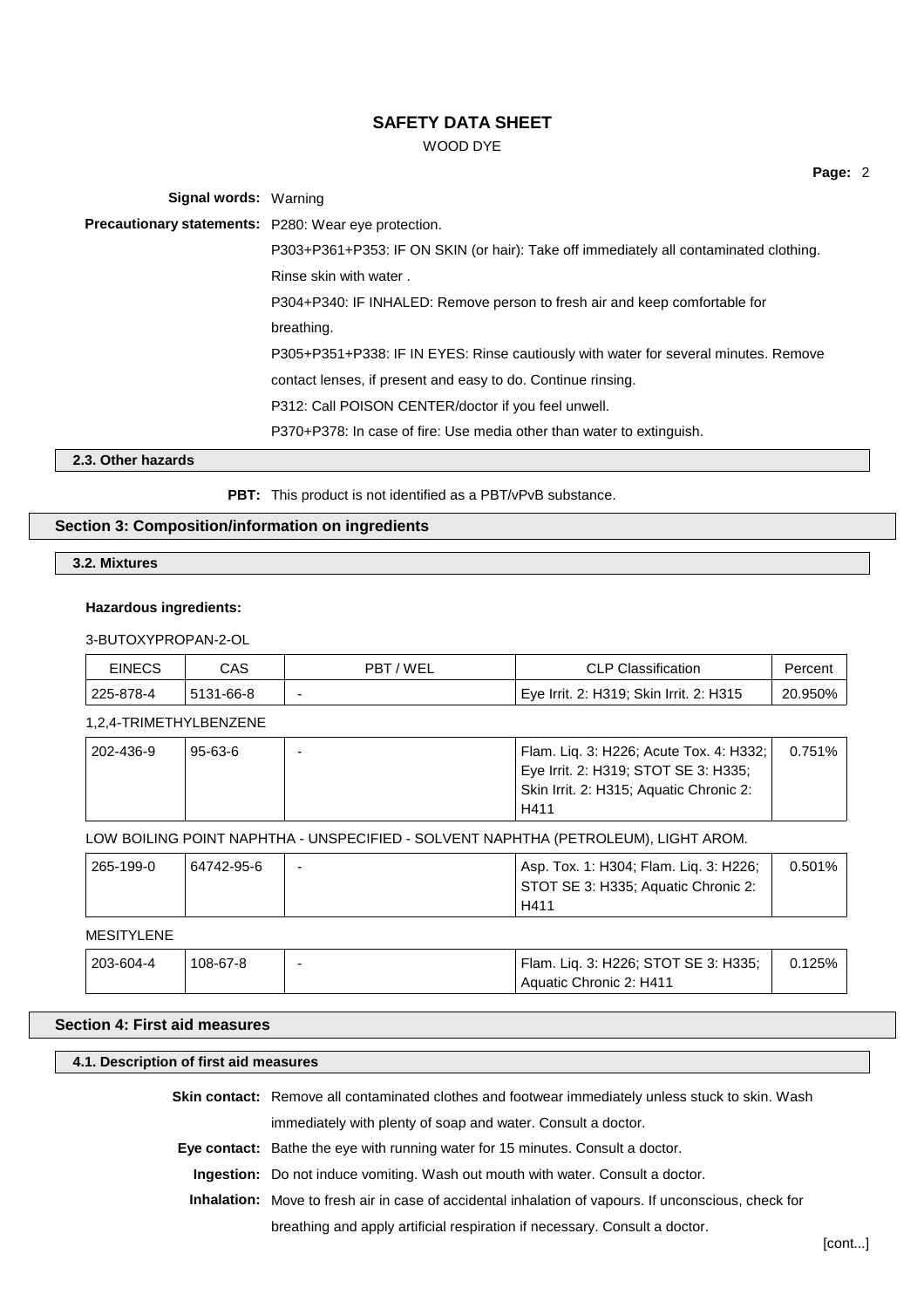## WOOD DYE

#### **4.2. Most important symptoms and effects, both acute and delayed**

**Skin contact:** There may be irritation and redness at the site of contact.

**Eye contact:** There may be irritation and redness.

**Ingestion:** There may be vomiting and diarrhoea. There may be shortness of breath due to congestion of the lungs.

**Inhalation:** There may be irritation of the throat with a feeling of tightness in the chest. Drowsiness or mental confusion may occur.

**Delayed / immediate effects:** Immediate effects can be expected after short-term exposure.

## **4.3. Indication of any immediate medical attention and special treatment needed**

#### **Section 5: Fire-fighting measures**

**5.1. Extinguishing media**

**Extinguishing media:** Carbon dioxide. Dry chemical powder. Alcohol resistant foam. Do not use water.

#### **5.2. Special hazards arising from the substance or mixture**

**Exposure hazards:** In combustion emits toxic fumes of carbon dioxide / carbon monoxide. Flammable.

**5.3. Advice for fire-fighters**

**Advice for fire-fighters:** Wear self-contained breathing apparatus.

# **Section 6: Accidental release measures**

#### **6.1. Personal precautions, protective equipment and emergency procedures**

**Personal precautions:** Refer to section 8 of SDS for personal protection details. Eliminate all sources of

ignition.

#### **6.2. Environmental precautions**

**Environmental precautions:** Do not discharge into drains or rivers.

#### **6.3. Methods and material for containment and cleaning up**

**Clean-up procedures:** Do not use equipment in clean-up procedure which may produce sparks. Absorb into dry earth or sand. Transfer to a suitable container.

#### **6.4. Reference to other sections**

#### **Section 7: Handling and storage**

#### **7.1. Precautions for safe handling**

**Handling requirements:** Ensure there is sufficient ventilation of the area. Earth any equipment used in handling.

Use non-sparking tools.

### **7.2. Conditions for safe storage, including any incompatibilities**

**Storage conditions:** Keep away from direct sunlight. Store in a cool, well ventilated area.

**Suitable packaging:** Must only be kept in original packaging.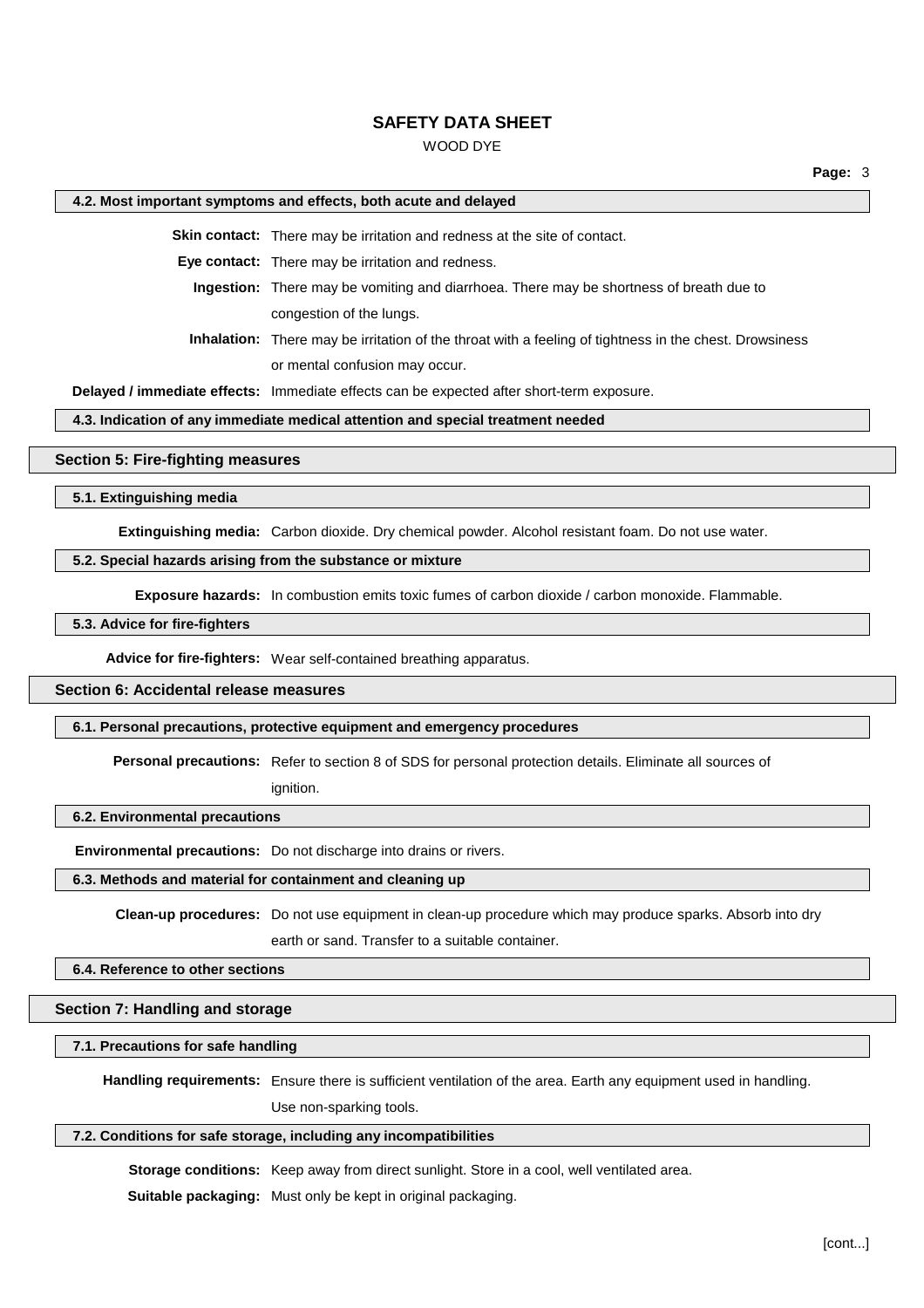# WOOD DYE

**Page:** 4

#### **7.3. Specific end use(s)**

## **Section 8: Exposure controls/personal protection**

#### **8.1. Control parameters**

#### **Hazardous ingredients:**

## **1,2,4-TRIMETHYLBENZENE**

## **Workplace** exposure limits: **Respirable** dust

| <b>State</b> | 8 hour TWA   | 15 min. STEL | 8 hour TWA | 15 min. STEL |
|--------------|--------------|--------------|------------|--------------|
| UK           | 125 mg/m $3$ |              |            |              |
| 11000        |              |              |            |              |

## **MESITYLENE**

UK 25 ppm - - -

**DNEL/PNEC Values**

**DNEL / PNEC** No data available.

**8.2. Exposure controls**

**Engineering measures:** Ensure there is sufficient ventilation of the area.

**Respiratory protection:** Gas/vapour filter, type A: organic vapours (EN141).

**Hand protection:** Protective gloves.

**Eye protection:** Safety glasses. Ensure eye bath is to hand.

**Skin protection:** Protective clothing.

# **Section 9: Physical and chemical properties**

## **9.1. Information on basic physical and chemical properties**

|                                                         | <b>State: Liquid</b>                              |                                  |
|---------------------------------------------------------|---------------------------------------------------|----------------------------------|
|                                                         | <b>Colour: Colour Range</b>                       |                                  |
|                                                         | <b>Odour:</b> Paraffinic.                         |                                  |
| <b>Evaporation rate:</b> No data available.             |                                                   |                                  |
|                                                         | <b>Oxidising:</b> No data available.              |                                  |
| <b>Solubility in water:</b> Not miscible                |                                                   |                                  |
| Also soluble in: Benzene.                               |                                                   |                                  |
|                                                         | <b>Viscosity: Non-viscous</b>                     |                                  |
| <b>Boiling point/range °C: 150-190</b>                  | <b>Melting point/range °C:</b> No data available. |                                  |
| <b>Flammability limits %: lower:</b> No data available. |                                                   | <b>upper:</b> No data available. |
| <b>Flash point °C: 38</b>                               | Part.coeff. n-octanol/water: No data available.   |                                  |
| Autoflammability <sup>°</sup> C: No data available.     | Vapour pressure: No data available.               |                                  |
| Relative density: 0.850 @ 20 C                          |                                                   | <b>pH:</b> No data available.    |
|                                                         | VOC g/I: No data available.                       |                                  |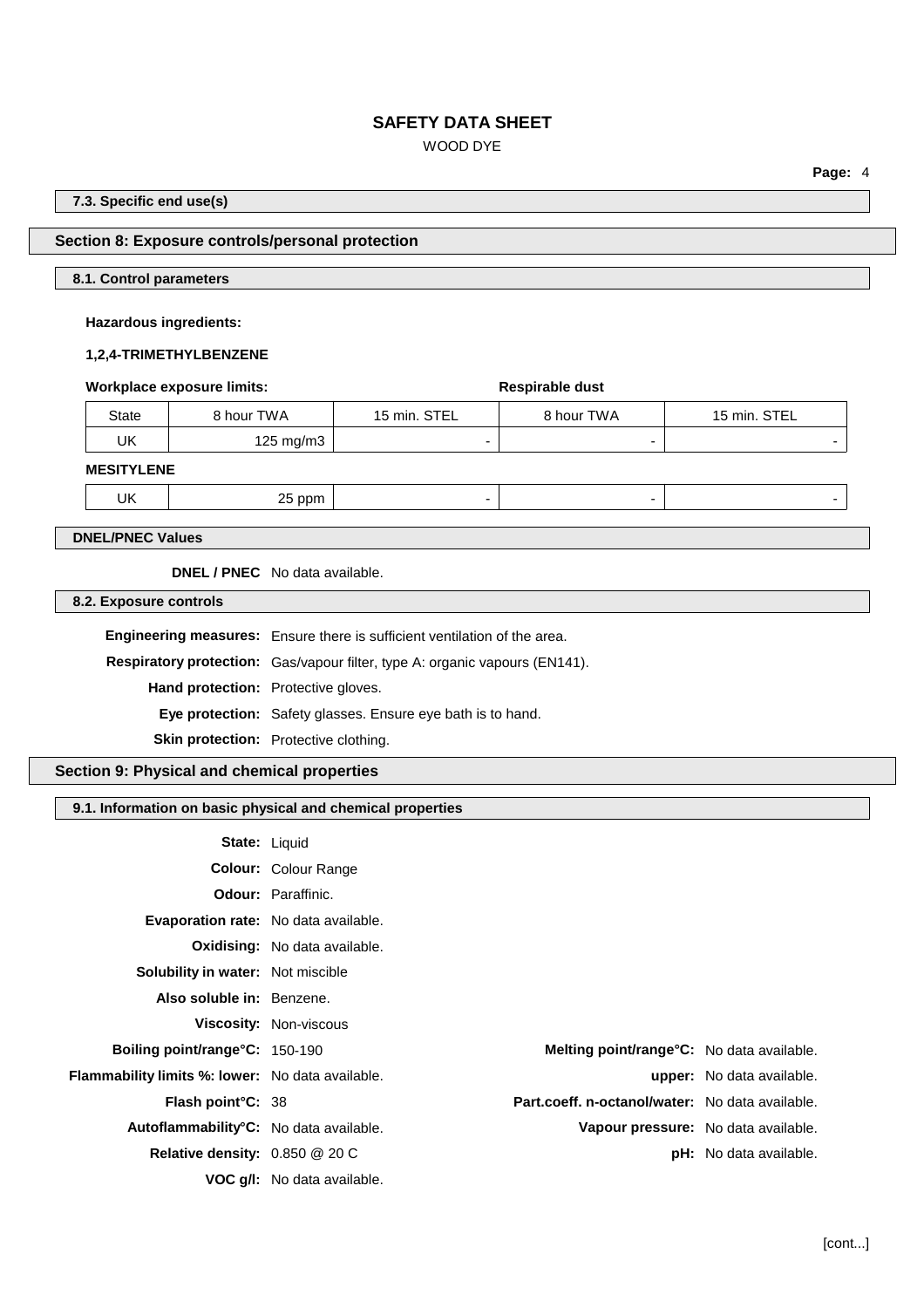# WOOD DYE

**Page:** 5

## **9.2. Other information**

**Other information:** No data available.

# **Section 10: Stability and reactivity**

#### **10.1. Reactivity**

**Reactivity:** Stable under recommended transport or storage conditions.

**10.2. Chemical stability**

**Chemical stability:** Stable under normal conditions.

#### **10.3. Possibility of hazardous reactions**

**Hazardous reactions:** Hazardous reactions will not occur under normal transport or storage conditions.

## **10.4. Conditions to avoid**

**Conditions to avoid:** Sources of ignition. Direct sunlight. Heat.

# **10.5. Incompatible materials**

**Materials to avoid:** Oxidising agents. Strong acids.

#### **10.6. Hazardous decomposition products**

**Haz. decomp. products:** In combustion emits toxic fumes of carbon dioxide / carbon monoxide.

## **Section 11: Toxicological information**

#### **11.1. Information on toxicological effects**

#### **Hazardous ingredients:**

#### **3-BUTOXYPROPAN-2-OL**

|  | <b>SKN</b><br>RB <sup>-</sup> | LDOU<br>$ -$ | . | ma/ka<br>. . |
|--|-------------------------------|--------------|---|--------------|
|--|-------------------------------|--------------|---|--------------|

#### **1,2,4-TRIMETHYLBENZENE**

| <b>IPR</b> | <b>RAT</b> | LDLO | 1752 | mg/kg |
|------------|------------|------|------|-------|
| ORL        | <b>RAT</b> | LD50 |      | gm/kg |

#### **LOW BOILING POINT NAPHTHA - UNSPECIFIED - SOLVENT NAPHTHA (PETROLEUM), LIGHT AROM.**

| ORL | .<br>DΛ | LD50<br>$ -$ | $A \cap C$<br>XΔ | .na/kc |
|-----|---------|--------------|------------------|--------|
|     |         |              |                  |        |

## **MESITYLENE**

| <b>IPR</b> | GPC | LDLO | 1000 | na/ka |
|------------|-----|------|------|-------|
|            |     |      | טט ' | - 11  |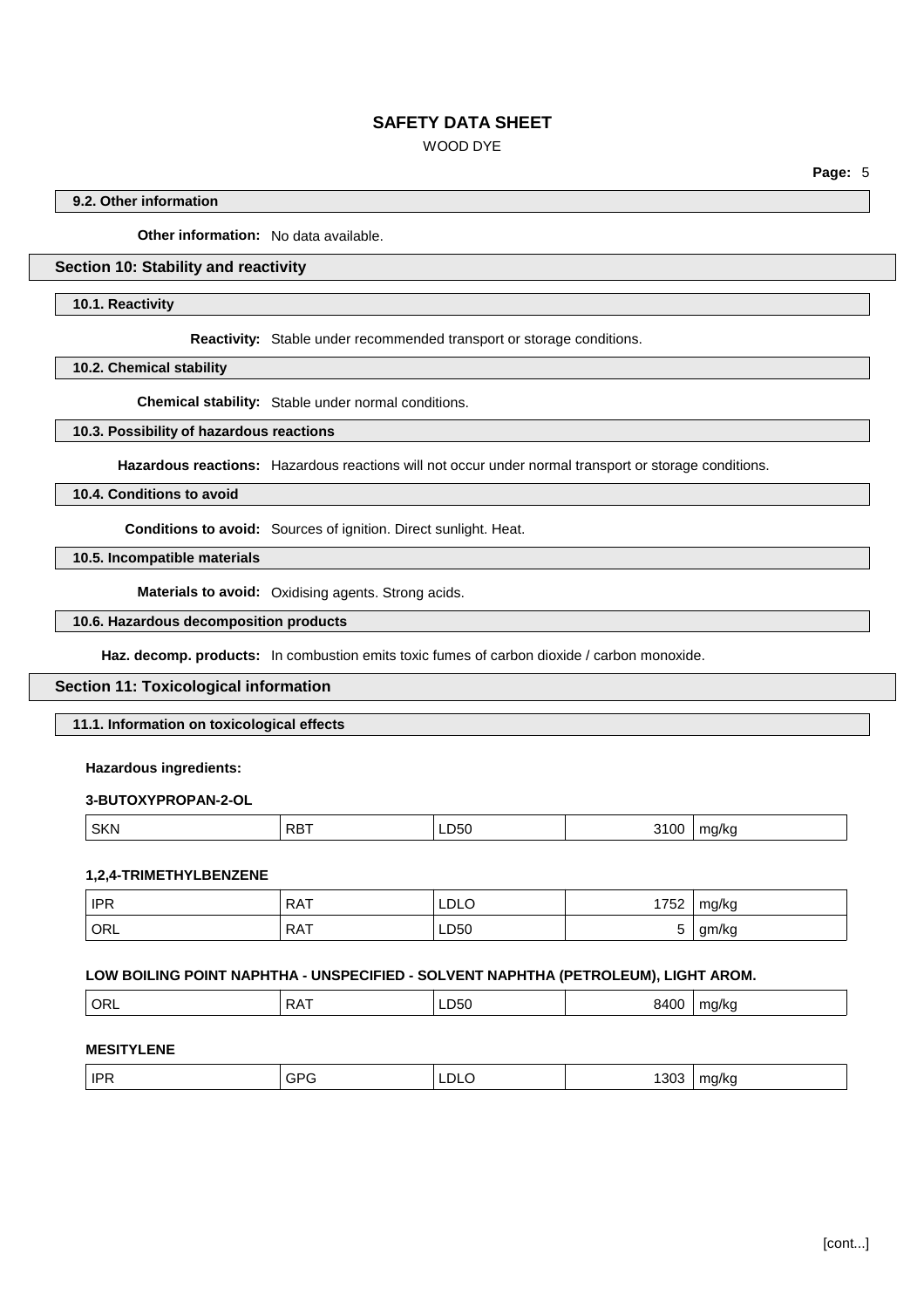WOOD DYE

**Page:** 6

#### **Relevant hazards for product:**

| Hazard                        | Route | Basis                 |
|-------------------------------|-------|-----------------------|
| Skin corrosion/irritation     | DRM   | Hazardous: calculated |
| Serious eye damage/irritation | OPT   | Hazardous: calculated |
| STOT-single exposure          |       | Hazardous: calculated |

#### **Symptoms / routes of exposure**

**Skin contact:** There may be irritation and redness at the site of contact.

**Eye contact:** There may be irritation and redness.

- **Ingestion:** There may be vomiting and diarrhoea. There may be shortness of breath due to congestion of the lungs.
- **Inhalation:** There may be irritation of the throat with a feeling of tightness in the chest. Drowsiness or mental confusion may occur.

**Delayed / immediate effects:** Immediate effects can be expected after short-term exposure.

## **Section 12: Ecological information**

## **12.1. Toxicity**

**Ecotoxicity values:** No data available.

#### **12.2. Persistence and degradability**

**Persistence and degradability:** No data available.

#### **12.3. Bioaccumulative potential**

**Bioaccumulative potential:** No data available.

**12.4. Mobility in soil**

**Mobility:** No data available.

#### **12.5. Results of PBT and vPvB assessment**

**PBT identification:** This product is not identified as a PBT/vPvB substance.

**12.6. Other adverse effects**

**Other adverse effects:** Toxic to aquatic organisms.

#### **Section 13: Disposal considerations**

**13.1. Waste treatment methods**

**Disposal operations:** Transfer to a suitable container and arrange for collection by specialised disposal company.

> **NB:** The user's attention is drawn to the possible existence of regional or national regulations regarding disposal.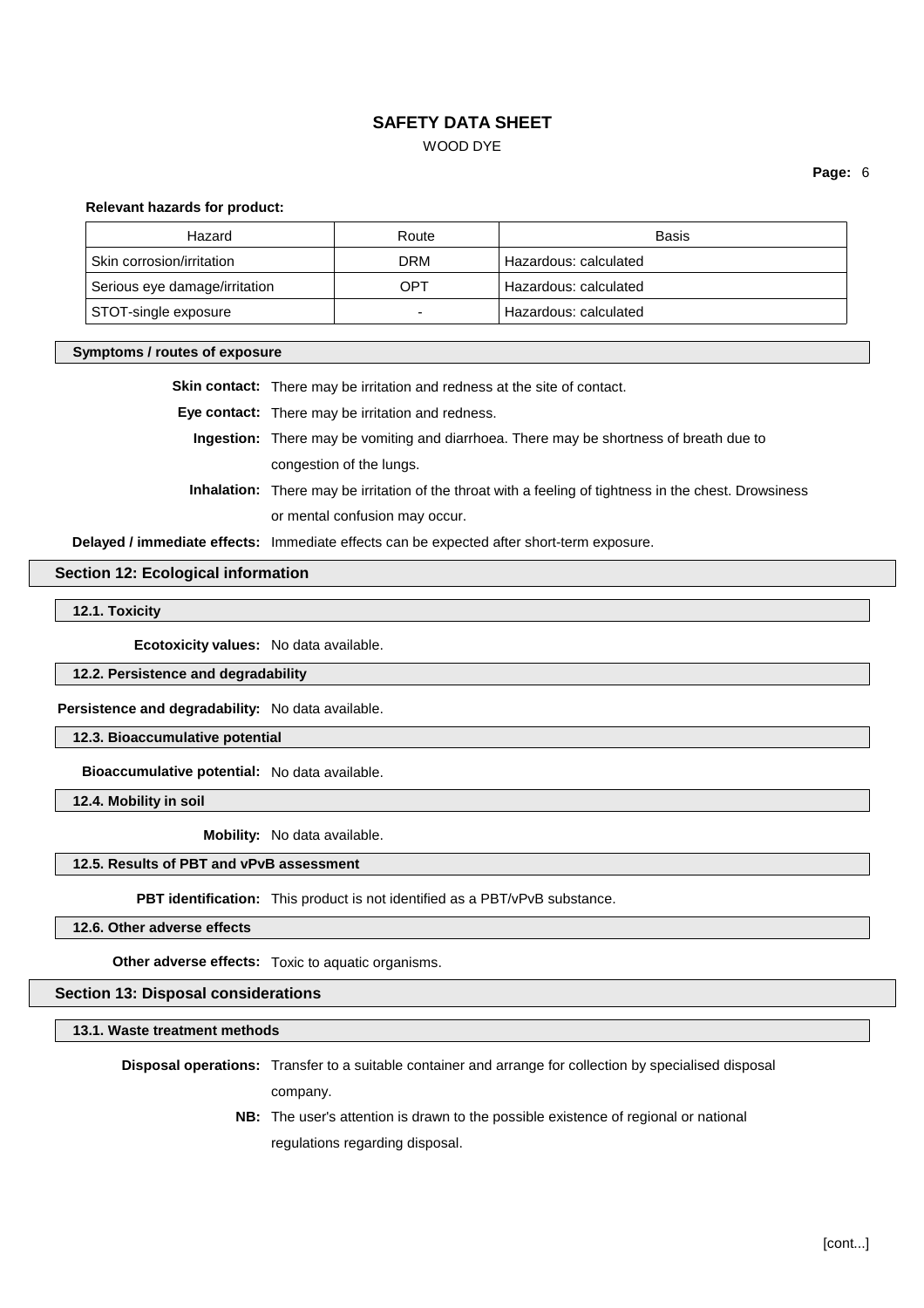# WOOD DYE

**Page:** 7

## **Section 14: Transport information**

**14.1. UN number**

**UN number:** UN1263

#### **14.2. UN proper shipping name**

**Shipping name:** PAINT

including paint, lacquer, enamel, stain, shellac, varnish, polish, liquid filler and liquid lacquer base

**14.3. Transport hazard class(es)**

**Transport class:** 3

**14.4. Packing group**

**Packing group:** III

**14.5. Environmental hazards**

**Environmentally hazardous:** No **Marine Marine Marine** pollutant: Yes

**14.6. Special precautions for user**

**Tunnel code:** D/E

**Section 15: Regulatory information**

**15.1. Safety, health and environmental regulations/legislation specific for the substance or mixture**

**15.2. Chemical Safety Assessment**

**Chemical safety assessment:** Saftey Data Sheet complies with UK regulatory references in accordance with CHIP 3.1.

## **Section 16: Other information**

**Other information**

| <b>Other information:</b> This safety data sheet is prepared in accordance with Commission Regulation (EU) No     |
|-------------------------------------------------------------------------------------------------------------------|
| 2015/830.                                                                                                         |
| * indicates text in the SDS which has changed since the last revision.                                            |
| Phrases used in s.2 and s.3: H226: Flammable liquid and vapour.                                                   |
| H304: May be fatal if swallowed and enters airways.                                                               |
| H315: Causes skin irritation.                                                                                     |
| H319: Causes serious eye irritation.                                                                              |
| H332: Harmful if inhaled.                                                                                         |
| H335: May cause respiratory irritation.                                                                           |
| H336: May cause drowsiness or dizziness.                                                                          |
| H411: Toxic to aquatic life with long lasting effects.                                                            |
| <b>Legal disclaimer:</b> The above information is believed to be correct but does not purport to be all inclusive |
| and shall be used only as a quide. This company shall not be held liable for any                                  |